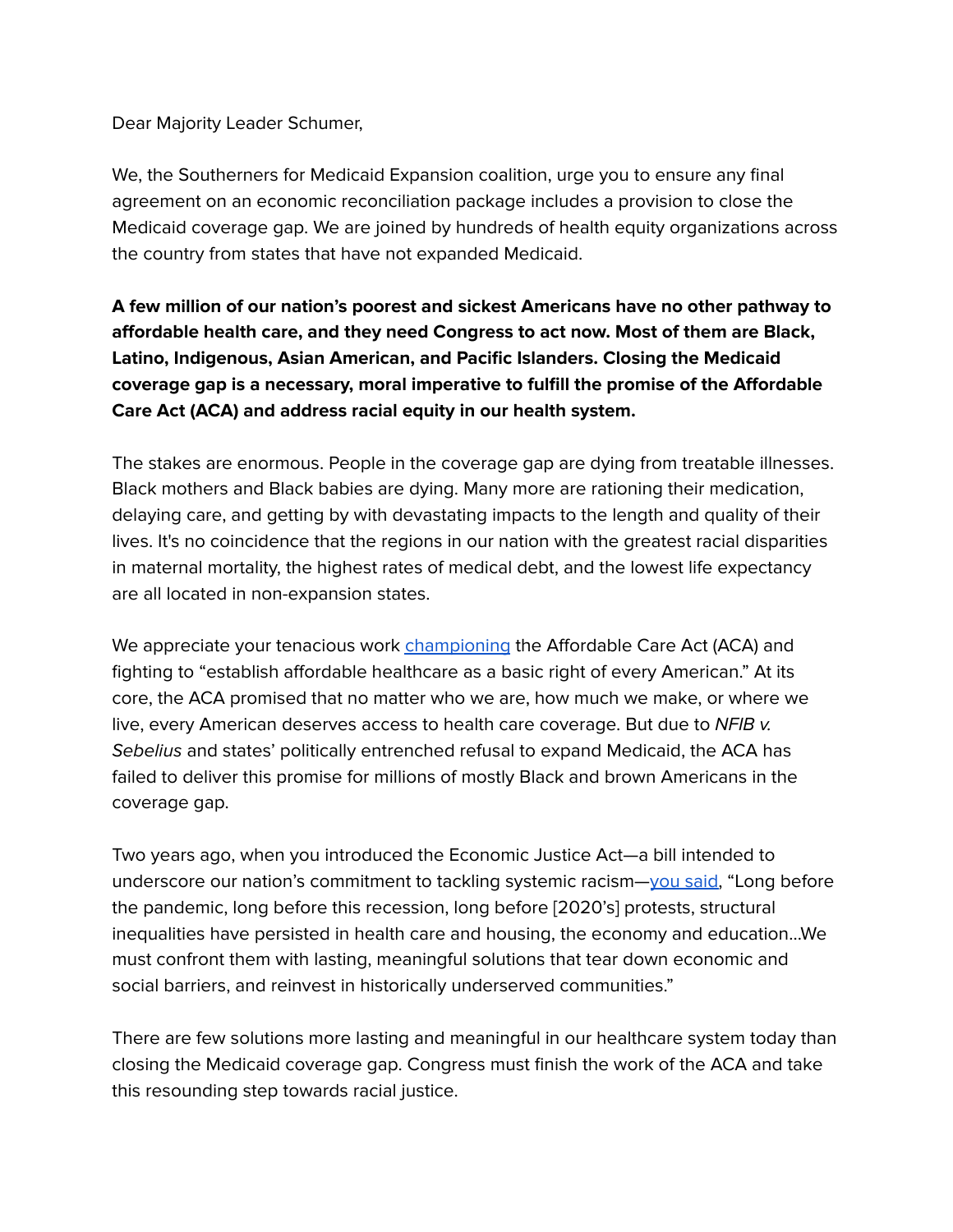Now is the time. We will not have another chance for years to come to correct this profound injustice in the design of our healthcare system. Closing the Medicaid coverage gap is key to your stated goal of promoting economic and racial justice. We need your leadership, and we need it now.

We look forward to working with you in the coming weeks and months to deliver on the promise of the ACA and invite further conversation on this issue.

Sincerely,

9to5 Georgia A Voice for the Reduction of Poverty Coalition Action NC African American Clergy Collective of TN AIDS Alabama South Alabama Arise Alabama Black Women's Roundtable Alabama Chapter of the American Academy of Pediatrics Alabama Disabilities Advocacy Program Alabama Harm Reduction Coalition Alabama Primary Health Care Association Alabama Rare Alabama State Nurses Association Allegany Franciscan Ministries Alliance for a Healthy Kansas American Cancer Society Cancer Action Network Alabama American Cancer Society Cancer Action Network Georgia American Cancer Society Cancer Action Network Kansas Autism Society of Texas Birmingham AIDS Outreach BirthWell Partners Community Doula Project Black Children's Institute of Tennessee Black Clergy Collaborative of Memphis Black Voters Matter Fund Broward for Progress Cairn Health, Inc. Carolina Jews for Justice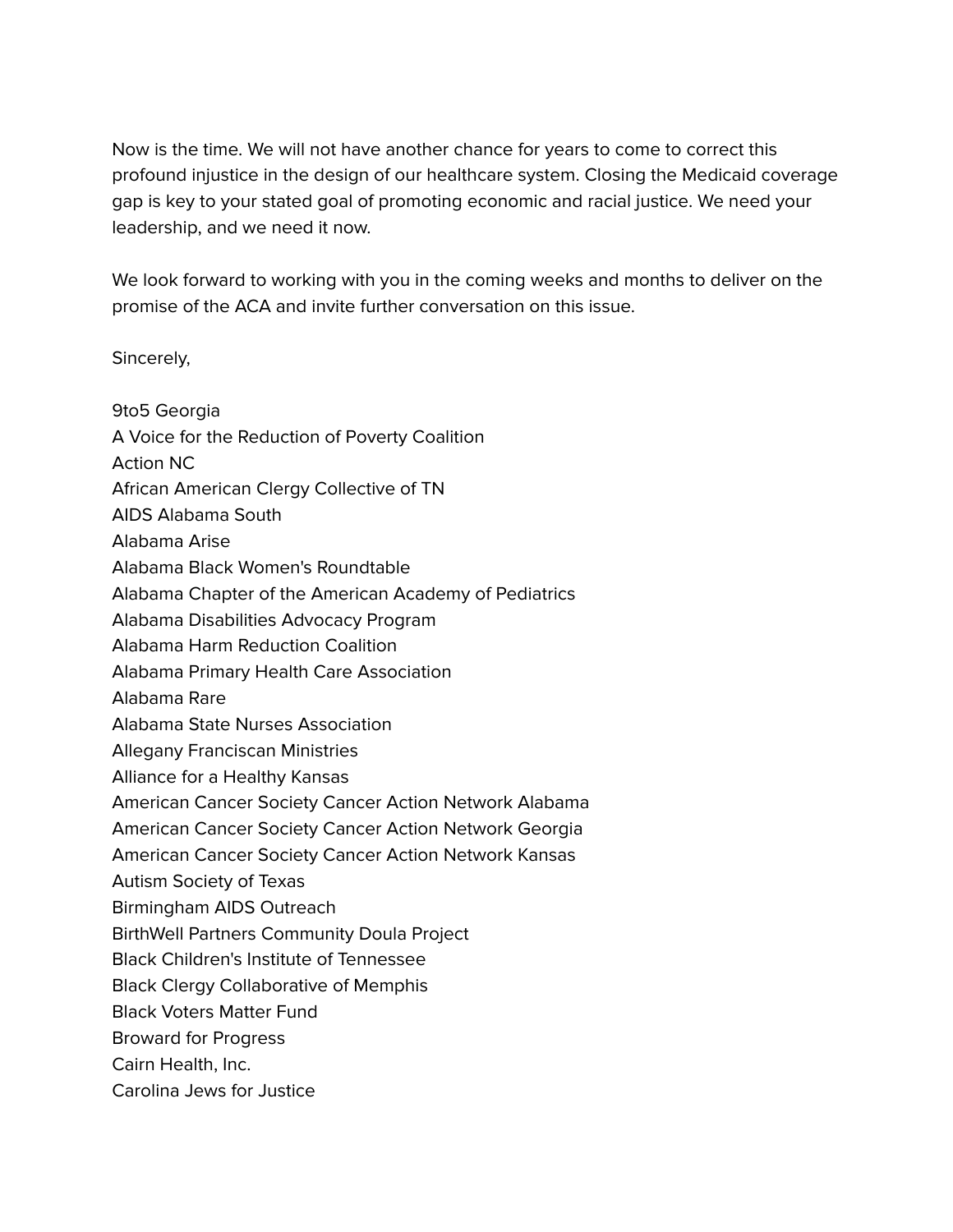Catalyst Miami

- Center for Black Women's Wellness
- Center for Civic and Public Policy Improvement
- Charlotte Center for Legal Advocacy
- Children First Alabama
- Children's Defense Fund-Texas
- Children's Services Council of Broward County
- Church & Society, Anniston First United Methodist Church
- Coalition of Texans with Disabilities
- Collaborative Solutions
- Community Foundation of Northeast Alabama
- Community Health & Wellness Center Inc.
- Community Partners Linked Network
- Cover Texas Now
- COVID Survivors for Change
- Democratic Disability Caucus of Florida
- Down Syndrome Association of Middle TN
- East Texas Human Needs Network
- El Centro Hispano
- Equality State Policy Center
- Every Texan
- Faith in Action Alabama
- Faith Voices for Mediciad Expansion Kansas
- Family to Family Network
- Feeding Texas
- Florida Health Justice Project
- Florida Policy Institute
- Florida Religious Action Center of Reform Judaism (RAC-FL)
- Florida Voices for Health
- Ford County Breastfeeding Coalition
- Georgia Budget and Policy Institute
- Georgia Chapter, Physicians for a National Health Program (PNHP)
- Georgia Equality
- Georgia Interfaith Public Policy Center
- Georgia Watch
- Georgians for a Healthy Future
- Good Life Outcomes, at Change Happens!
- Grace United Methodist Church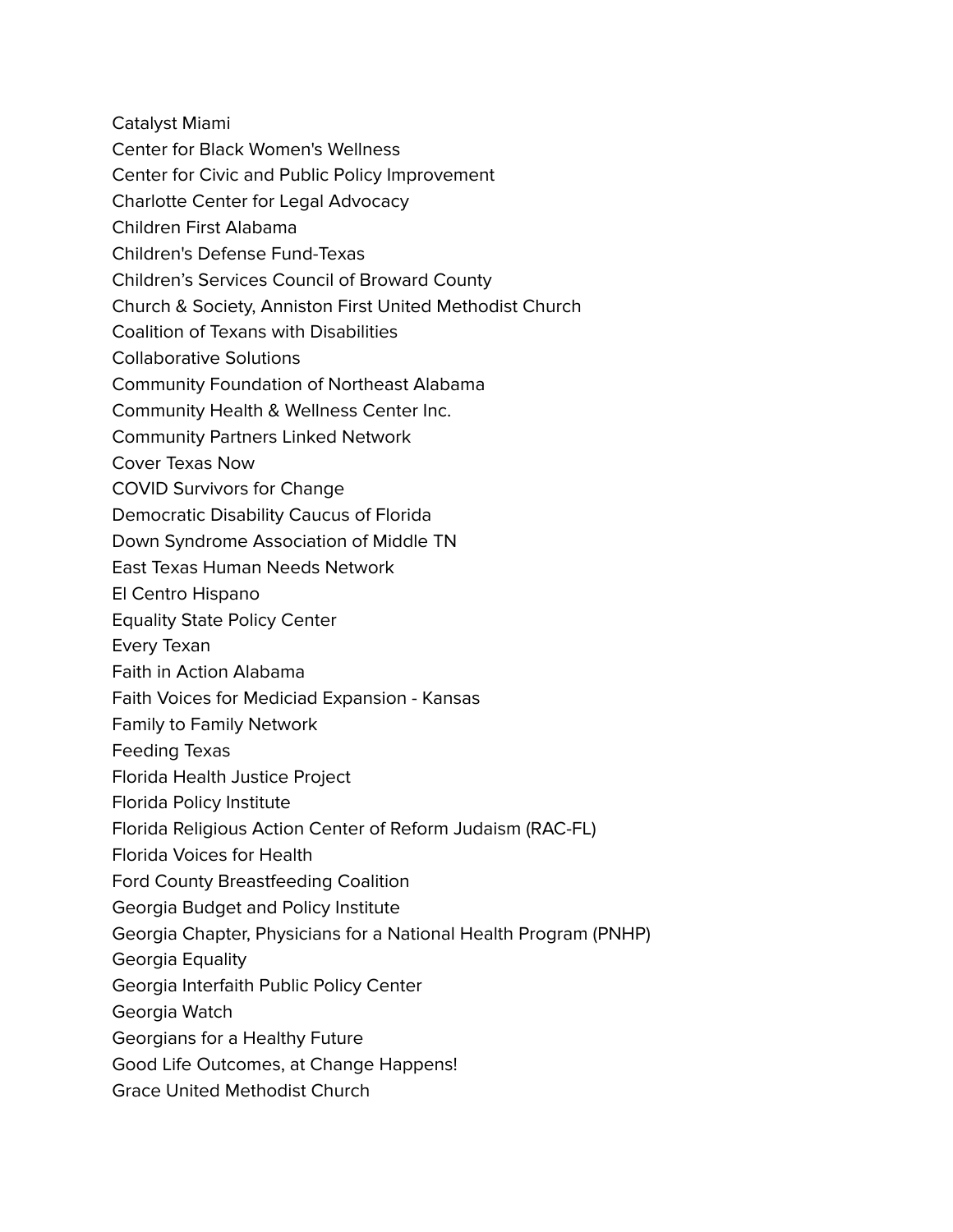- Greater Chattanooga Democratic Women's Club
- Haitian Neighborhood Center,Sant La Inc.
- Health Care Justice--NC
- Health Students Taking Action Together
- Healthy Futures of Texas
- Healthy Mothers Healthy Babies Coalition of Georgia
- Hemophilia Of Georgia
- Houston Area Women's Center
- Humanity House
- IATSE Local 31
- Indivisible Georgia Coalition
- Jewish Community Relations Council
- Jewish Democratic Women"s Salon of Atlanta
- Johnson County NAACP
- Jolt Action
- Kansas Action for Children
- Kansas Breastfeeding Coalition
- Kansas Interfaith Action
- La Fe Policy Research and Education Center
- La Union del Pueblo Entero (LUPE)
- League of Women Voters of Florida
- League of Women Voters of Tennessee
- Leland Southern Rural Black Women Initiative Human Rights Commission
- Longview Wellness Center, Inc.,Wellness Pointe
- Low Income Housing Coalition of Alabama
- Medical Advocacy & Outreach Alabama
- Mental Health Association of South Central Kansas
- Mid South Liver Alliance
- Mississippi Black Women's Roundtable
- Mississippi Center forJustice
- Mississippi Health Advocacy Program
- Mississippi Human Services Coalition
- Mississippi Kidney Foundation
- Mississippi Low Income Child Care Initiative
- Mississippi Urban League, Inc.
- NAMI Texas
- Nashville Jewish Social Justice Roundtable
- Nashville NAACP Health Committee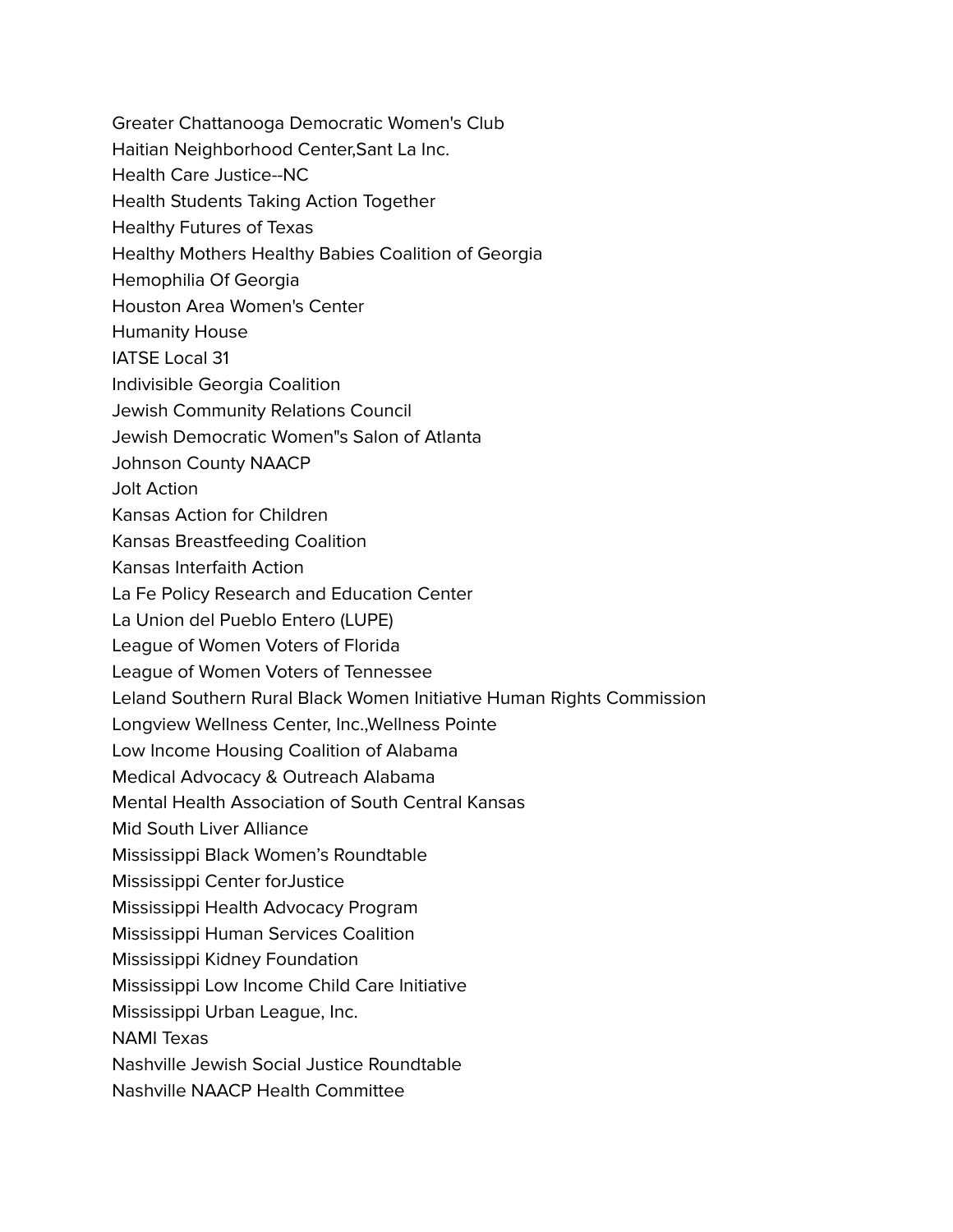- National Association of Social Workers Texas Chapter
- NC AIDS Action Network
- NC Council of Churches
- NC Justice Center
- Network Lobby for Catholic Social Justice
- Network of Behavioral Health Providers
- New Hope Housing
- New Hope Peacemaking Network
- No More Silence Foundation
- North Carolina Council of Churches
- Nurture KC
- Nurture the Next
- Oral Health Kansas
- Panhandle Community Services
- Parents for Public Schools, Inc.
- Planned Parenthood Votes! South Atlantic
- Pro-Choice North Carolina
- Protect Our Care Georgia
- Rescuing Health
- Resource Center Texas
- Restaurant Opportunities Center Mississippi (ROC-MS)
- Restored Citizens
- Restored Citizens
- RESULTS Tennessee
- Self Advocate Coalition of Kansas
- Sick of It Texas
- SKIL Resource Center Inc Kansas
- South Carolina Appleeseed Legal Justice Center
- Southern Birth Justice Network
- Southern Christian Coalition
- Southern Rural Black Women's Initiative
- Southern Rural Black Women's Initiative for Economic and Social Justice
- SOWEGA Rising
- SPLC Action Fund
- Tennessee Chapter of National Association of Social Workers
- Tennessee Disability Coalition
- Tennessee Health Care Campaign
- Tennessee Justice Center